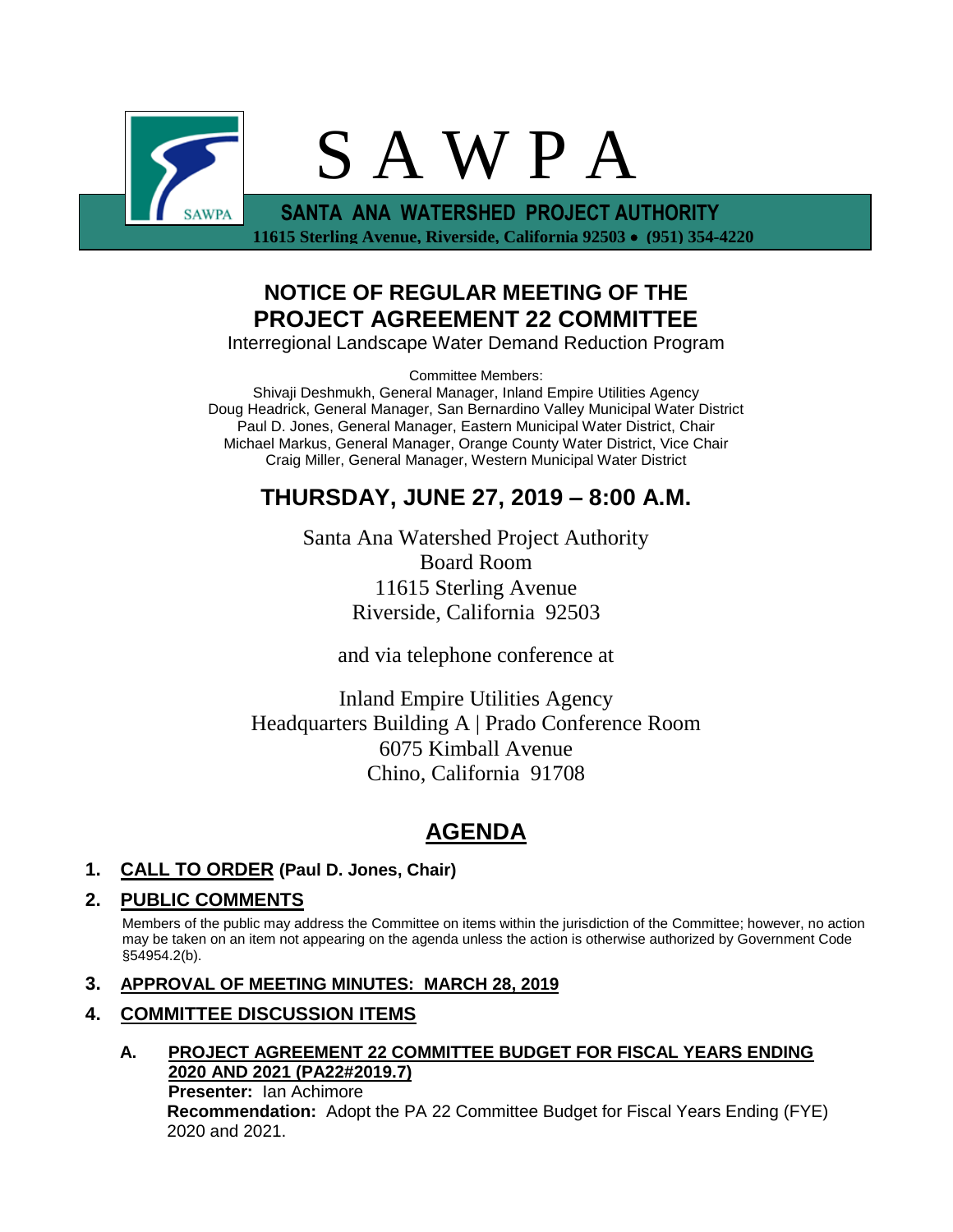#### **B. CITY OF HEMET CONSERVATION-BASED RATE STUDY PROCESS (PA22#2019.8)**

**Presenter:** Ian Achimore

**Recommendation:** Approve payment of grant funding for the City of Hemet's work-to-date of the implementation of a rate analysis as complying with the PA 22 Committee conservation-based rates policy statement.

#### **C. CONSERVATION-BASED WATER RATES PROGRAM CHANGES FOR THE SANTA ANA RIVER CONSERVATION AND CONJUNCTIVE USE PROGRAM (SARCCUP) (PA22#2019.9)**

**Presenter:** Ian Achimore

**Recommendation:** Adopt conservation-based water rates assistance terms under the Santa Ana River Conservation and Conjunctive Use Program's Conservation-Based Water Rates Program and allow the General Manager to execute sub-grantee agreements with retail water agencies based on these approved changes.

#### **D. RETAIL WATER AGENCY METER GEOCODING AND BUSINESS TYPE CLASSIFICATION PROGRAM (PA22#2019.10) Presenter:** Rick Whetsel **Recommendation:** Receive and file.

**E. SMARTSCAPE UPDATE (PA22#2019.11) Presenter:** Ian Achimore **Recommendation:** Receive and file.

## **5. FUTURE AGENDA ITEMS**

## **6. ADJOURNMENT**

#### **PLEASE NOTE:**

Americans with Disabilities Act: Meeting rooms are wheelchair accessible. If you require any special disability related accommodations to participate in this meeting, please contact (951) 354-4220 or kberry@sawpa.org. Notification at least 48 hours prior to the meeting will enable staff to make reasonable arrangements to ensure accessibility for this meeting. Requests should specify the nature of the disability and the type of accommodation requested.

Materials related to an item on this agenda submitted to the Commission after distribution of the agenda packet are available for public inspection during normal business hours at the SAWPA office, 11615 Sterling Avenue, Riverside, and available at www.sawpa.org, subject to staff's ability to post documents prior to the meeting.

#### **Declaration of Posting**

I, Kelly Berry, Clerk of the Board of the Santa Ana Watershed Project Authority declare that on Thursday, June 20, 2019, a copy of this agenda has been uploaded to the SAWPA website a[t www.sawpa.org](http://www.sawpa.org/) and posted at the SAWPA office, 11615 Sterling Avenue, Riverside, California, and the IEUA Office, 6075 Kimball Avenue, Headquarters Building A, Chino, California.

/s/

\_\_\_\_\_\_\_\_\_\_\_\_\_\_\_\_\_\_\_\_\_\_\_\_\_\_\_\_\_\_\_\_\_\_\_\_\_\_\_ Kelly Berry, CMC